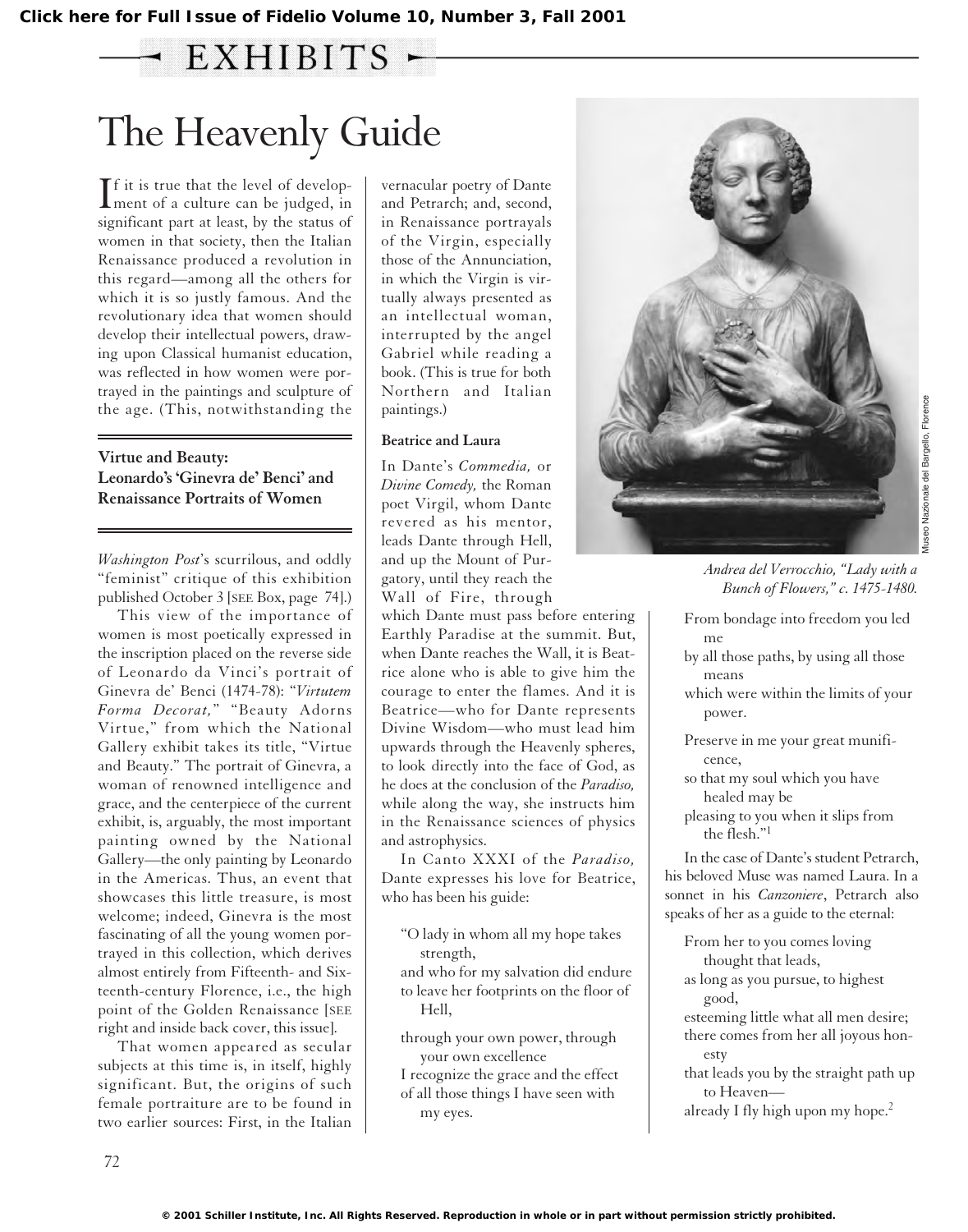Leonardo kept a copy of Dante's masterpiece on his bedside table, while Michelangelo is said to have memorized most of it. In fact, the image of woman as the embodiment of Virtue, the pathway to the Good, which infuses the poetry of Dante and Petrarch, informs and illuminates the paintings of the Renaissance they fathered. It is uniquely from this standpoint that the portraits in "Virtue and Beauty" can be understood.

#### **'Character and Mind'**

The exhibit, sponsored by Airbus, offers more than forty works rarely seen in this country, including several male portraits, as well as a small number of sculptures and medals.

Among these is a profile portrait of Giovanna degli Abizzi Tornabuoni, by Domenico Ghirlandaio (1449-1494), loaned by the Tyssen-Bournemisza Collection in Madrid [SEE inside back cover, this issue]. Although sometimes mistaken for a wedding portrait, memorializing one of the most celebrated Florentine marriages of the day, between the Albizzi and Turnabuoni families, the work was probably done posthumously



*Computer reconstruction of Leonardo's "Ginevra de' Benci" as a figure in half-length. The hypothesis is based, in part, on the drawing of hands shown above.*

in 1488: Giovanna died giving birth to her second child, only two years after her marriage.

Behind the shimmering image of Giovanna, who is dressed sumptuously in garments usually reserved for brides, is a Latin inscription, meaning, "Art, would that you would represent character and mind. There would be no more beautiful painting on earth."

The painting is extraordinary, in that, it is not only stunningly beautiful, but, despite the profile view of the subject, the artist has succeeded in conveying the subject's upright character and intelligence, as well as her beauty. And, like the Madonnas we find in Annunciation pictures, she appears to have just put down her book, which rests on the ledge behind her, directly under the Latin inscription.

An earlier painting by Sandro Botticelli, "Woman at a Window" (1470/75), presents a different kind of beauty, in which the character and personality of the sitter transcend a rather plain appearance [SEE inside back cover,

this issue]. The lady in question is believed to be Smerelda Brandini the grandmother of the sculptor Baccio Bandinelli. In this portrait, Botticelli breaks with tradition by painting the subject in three-quarter view, allowing us to look into her eyes, which are dark and thoughtful. We are also drawn into her world by the perspective device Botticelli employs of having Smerelda rest her hand on the frame of the window she is looking out of, an illusion that connects her space with ours. All of which contributes to the impression that she is a real person, not an icon to be admired from afar.

#### **Influence of Verrocchio**

One of the most charming works in the exhibit is Verrocchio's marble bust, "Lady with a Bunch of Flowers" (c. 1475), from the Museo Nazionale del Bargello, in Florence. Verrocchio was, of course, the teacher of Leonardo, and his studio was the most influ-



Lent by Her Majesty Queen Elizabeth II Her Majesty

*Leonardo da Vinci, "Study of Hands," c. 1474.*

ential in Florence during the second half of the Fifteenth century. Both Botticelli's "Brandini" and Leonardo's "Ginevra" owe much to Verrocchio's masterpiece.

In this revolutionary work, Verrocchio recalls Classical Greek relief sculpture, yet goes beyond it, by executing the figure fully in the round. The inclusion of the lady's hands, which gently press a bunch of flowers to her breast, represent a Renaissance invention by Verrocchio: It is the only Fifteenth-century portrait-sculpture which portrays the subject half-length, showing the arms and hands. By employing subtle asymmetries—her left shoulder is slightly higher than her right; her head tilts slightly toward the side; the nosegay of flowers are placed off-center—Verrocchio conveys the illusion that the subject has been interrupted in mid-motion, a hallmark of Classical Greek sculpture.

Verrocchio's most celebrated student, Leonardo da Vinci, in his "Ginevra," adopts many of these innovations. Although the painting which has come down to us is incomplete—the lower third was cut off after being damaged it is believed that the original version was, like Verrocchio's bust, a figure in